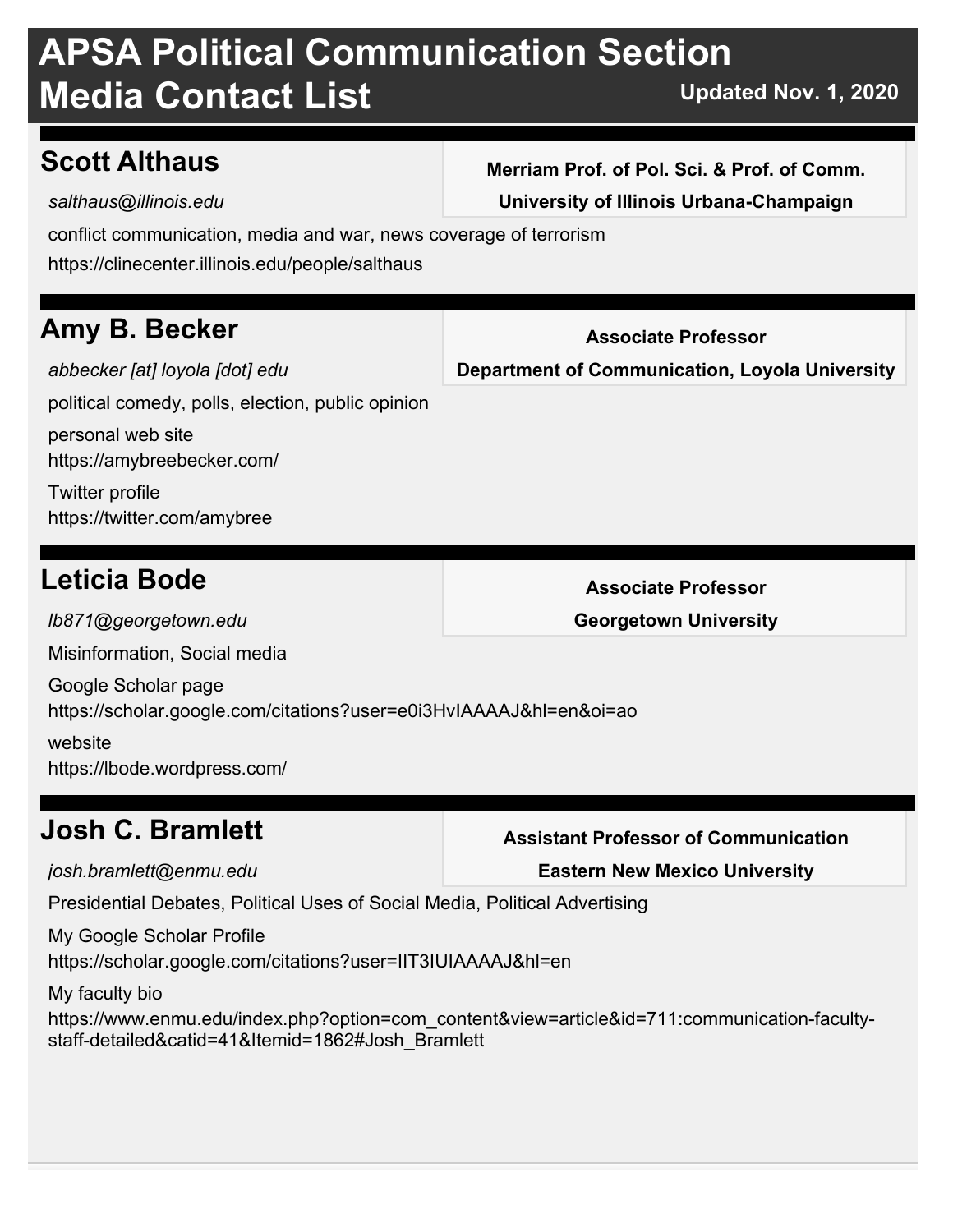## **Stephanie Burkhalter, PhD**

*stephanie.burkhalter@humboldt.edu*

Congress, campaigns, political communication, direct democracy

## **Kaiping Chen**

*kchen67@wisc.edu*

YouTube, public deliberation, misinformation, science communication

https://www.kaipingchen.com professional website

 $C<sub>V</sub>$ 

https://www.kaipingchen.com/uploads/1/1/9/5/119547650/kaiping\_chen\_cv\_oct2020.pdf

## **Rosalee Clawson**

*clawsonr@purdue.edu*

Public opinion, race, media, diversity and inclusion

https://cla.purdue.edu/directory/profiles/rosalee-clawson.html Clawson homepage

https://cla.purdue.edu/directory/cv/rosalee-clawson.pdf Clawson CV

## **Stephen Farnsworth, Ph.D.**

*sfarnswo@umw.edu*

**Professor of Political Science and Int'l Affairs Univ. of Mary Washington, Fredericksburg, VA**

the presidency, mass media, election news, political humor

http://stephenfarnsworth.net/ Webpage

http://stephenfarnsworth.net/about/ Bio

http://stephenfarnsworth.net/contact-me/ Contact information

**Professor and Department Chair Humboldt State University**

**Professor of Political Science Purdue University**



**Assistant Professor**

**University of Wisconsin-Madison**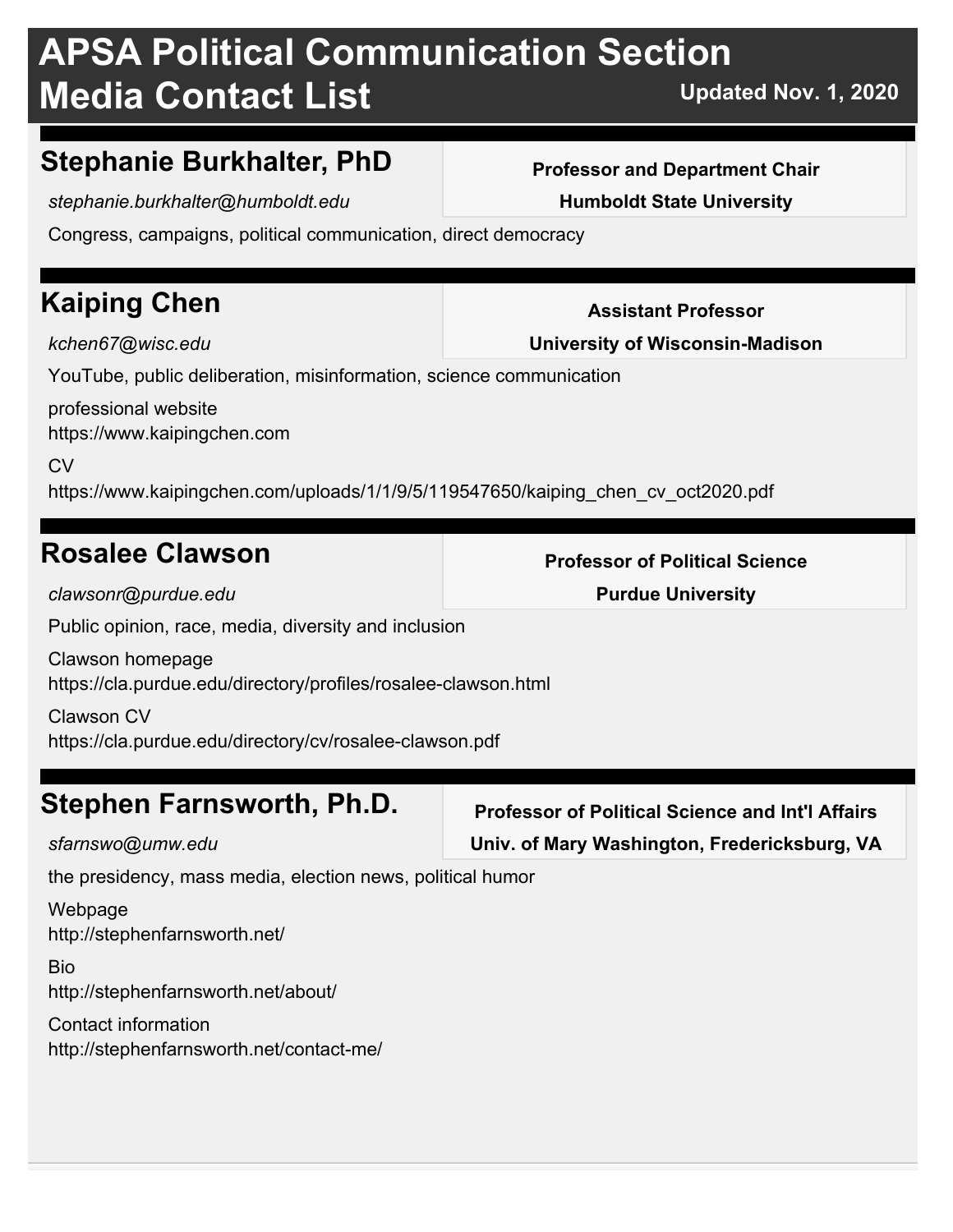## **Jessica T. Feezell**

#### **Associate Professor**

*jfeezell at unm dot edu*

**University of New Mexico**

Social media, media effects, information and communication technology, political behavior

https://www.jessicafeezell.com/ Personal website

https://scholar.google.com/citations?user=nBp\_6wgAAAAJ&hl=en Google Scholar

## **Kim Fridkin**

**Foundation Professor of Political Science**

*fridkin@asu.edu*

**Arizona State University**

Campaigns and Elections, Women and Politics, Negative Advertising https://isearch.asu.edu/profile/56282

## **Shane Gunderson, Ph.D.**

*shane.gunderson@fiu.edu*

**Adjunct Professor Florida International University**

Momentum, Social Movements, Leadership, Political Communication,

https://www.linkedin.com/in/shanegunderson

## **Brian F Harrison**

*brianfharrison@icloud.com*

LGBTQ rights, public opinion, persuasion, attitude change

https://brianharrison.net/about/ About/ current CV

**Lecturer**

**University of Minnesota**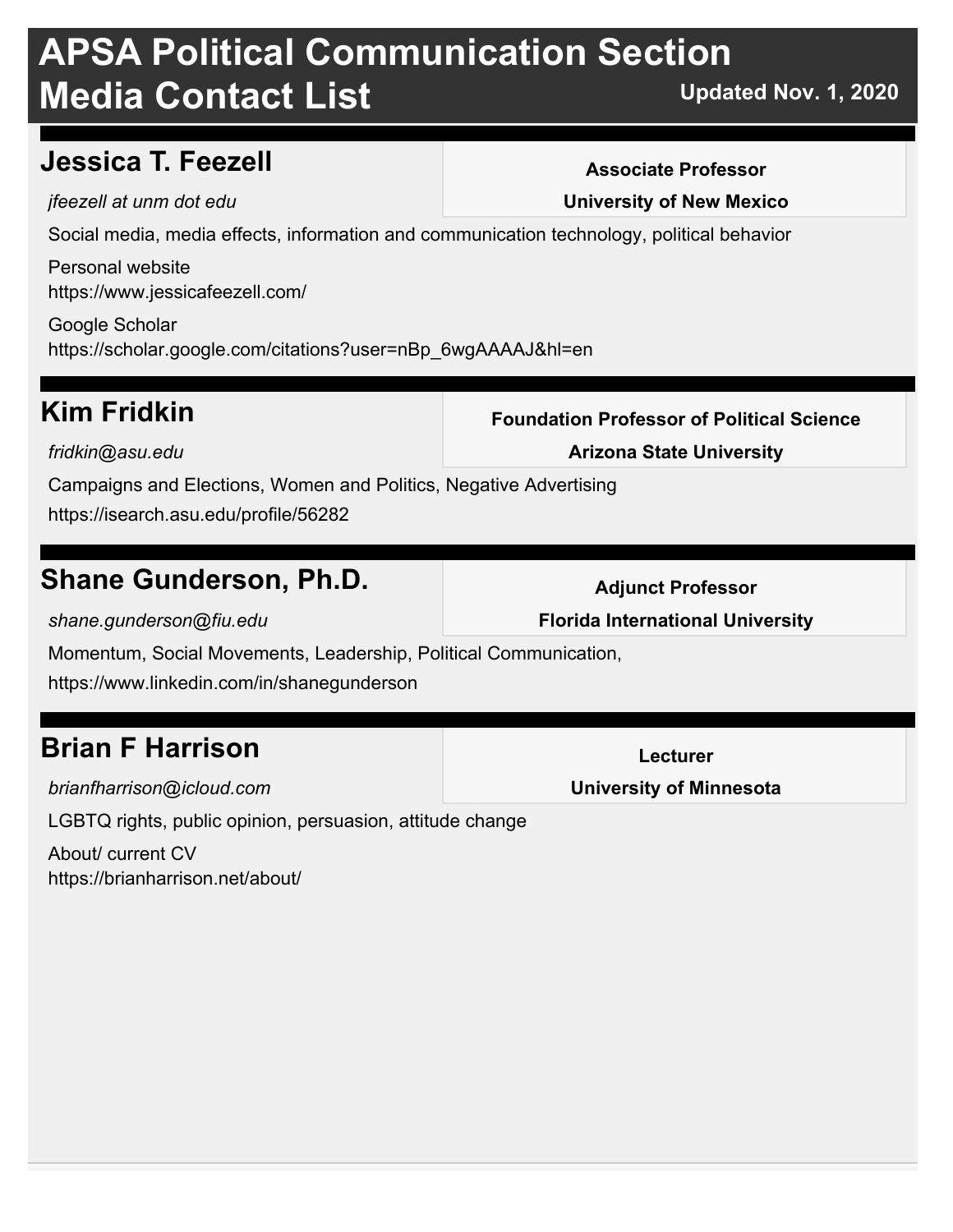## **Tom Jamieson**

*tjamieson@unomaha.edu*

disasters, news media, public opinion, policy

https://www.thomasjamieson.com/cv A link to my CV

My institutional page

https://www.unomaha.edu/college-of-public-affairs-and-community-service/emergency-managementand-disaster-science/about-us/faculty-and-staff/tom-jamieson.php

https://works.bepress.com/thomas-jamieson/ Public and free versions of published papers

## **Abigail Jones, PhD**

*aljones314@gmail.com and (202)281-4520*

Political Communication, Professional Political Experience, Strategic Communication, News Framing

https://drive.google.com/file/d/17f\_U3eRw72RqCOesod6YgjduXNgtkdTO/view?usp=sharing Abigail Jones CV (2020)

Abigail Jones Interview Segment

https://drive.google.com/file/d/15h5Y2W0PZsTINJIxXgclycdrEQgrm34w/view

## **Robin Kolodny**

*rkolodny@temple.edu*

congressional elections, campaign finance, political party organizations

https://sites.temple.edu/kolodny/about/

## **Shannon McGregor**

social media, public opinion, news coverage http://www.shannoncmcgregor.com/ *shannon.c.mcgregor@gmail.com*

**Assistant Professor**

**University of Nebraska at Omaha**

**Adjunct Professor Temple University**

**Professor and Chair Political Science, Temple University**

**Professor & senior researcher**

**Hussman School, University of North Carolina**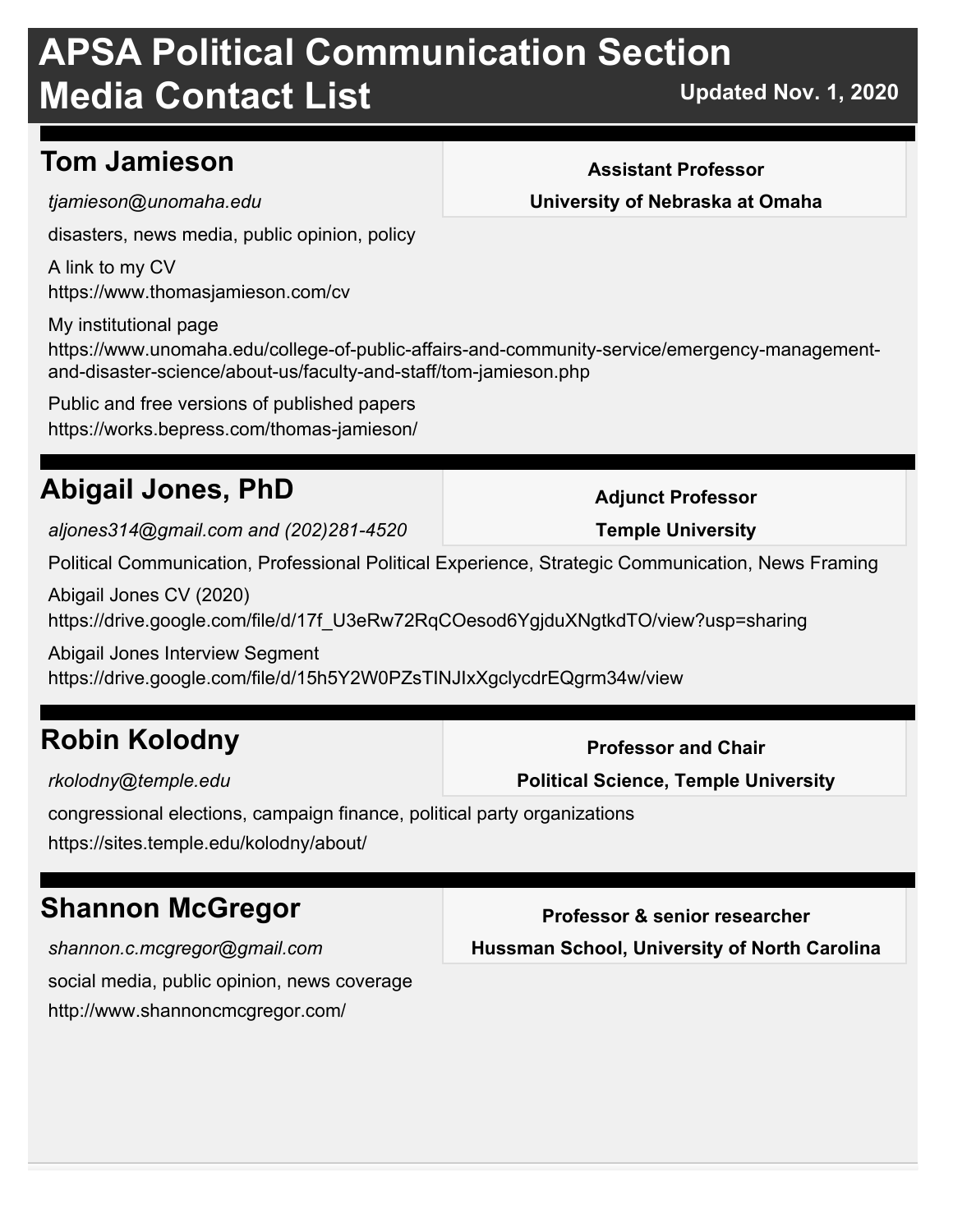## **Lindsey Meeks**

*lmeeks@ou.edu*

Gender, Elections, Social Media, Voter Evaluations

http://www.meekslm.com Personal website

https://twitter.com/L\_meeks Twitter account

https://www.ou.edu/cas/comm/about/people/faculty/lindsey-meeks University website

## **David Monda**

*dmonda755@gmail.com*

American Politics, Comparative Politics, foreign policy, Polotics of the developing world specializing in Sub Saharan Africa & international migration

biography of main research areas

https://www.google.com/url?sa=t&source=web&rct=j&url=https://muckrack.com/david-monda -1/bio&ved=2ahUKEwiK-

find a glue and for a invariant  $\theta$  and  $\theta$  is a contribution of  $\theta$  and  $\theta$  is a contribution of  $\theta$  variables  $\theta$ LinkedIn professional profile

https://www.google.com/url?sa=t&source=web&rct=j&url=https://www.linkedin.com/today/author/davido-monda-999a3637&ved=2ahUKEwiK-

 $\tau$ he Cenyapatian pada yak bana pada  $\tau$ https://www.google.com/url?sa=t&source=web&rct=j&url=https://theconversation.com/profiles/davidmonda-393903&ved=2ahUKEwiK-The Conversation research home page

## **Costas Panagopoulos**

*c.panagopoulos@northeastern.edu*

**Professor and Chair, Dept. of Political Science**

#### **Northeastern University**

voter turnout, campaign strategy, political advertising, campaign finance, voting behavior

for  $\mathcal{L}_{\mathcal{A}}$  and  $\mathcal{L}_{\mathcal{A}}$  of  $\mathcal{L}_{\mathcal{A}}$  of  $\mathcal{L}_{\mathcal{A}}$  and  $\mathcal{L}_{\mathcal{A}}$  and  $\mathcal{L}_{\mathcal{A}}$  and  $\mathcal{L}_{\mathcal{A}}$  and  $\mathcal{L}_{\mathcal{A}}$  and  $\mathcal{L}_{\mathcal{A}}$  and  $\mathcal{L}_{\mathcal{A}}$  and  $\mathcal{L}_{\mathcal{A}}$  and  $\mathcal{L}_{\mathcal$ 

Personal website:

www.costaspanagopoulos.com

Twitter: @professorcostas

#### **Associate Professor University of Oklahoma**

**Professor**

**City University of New York-York College**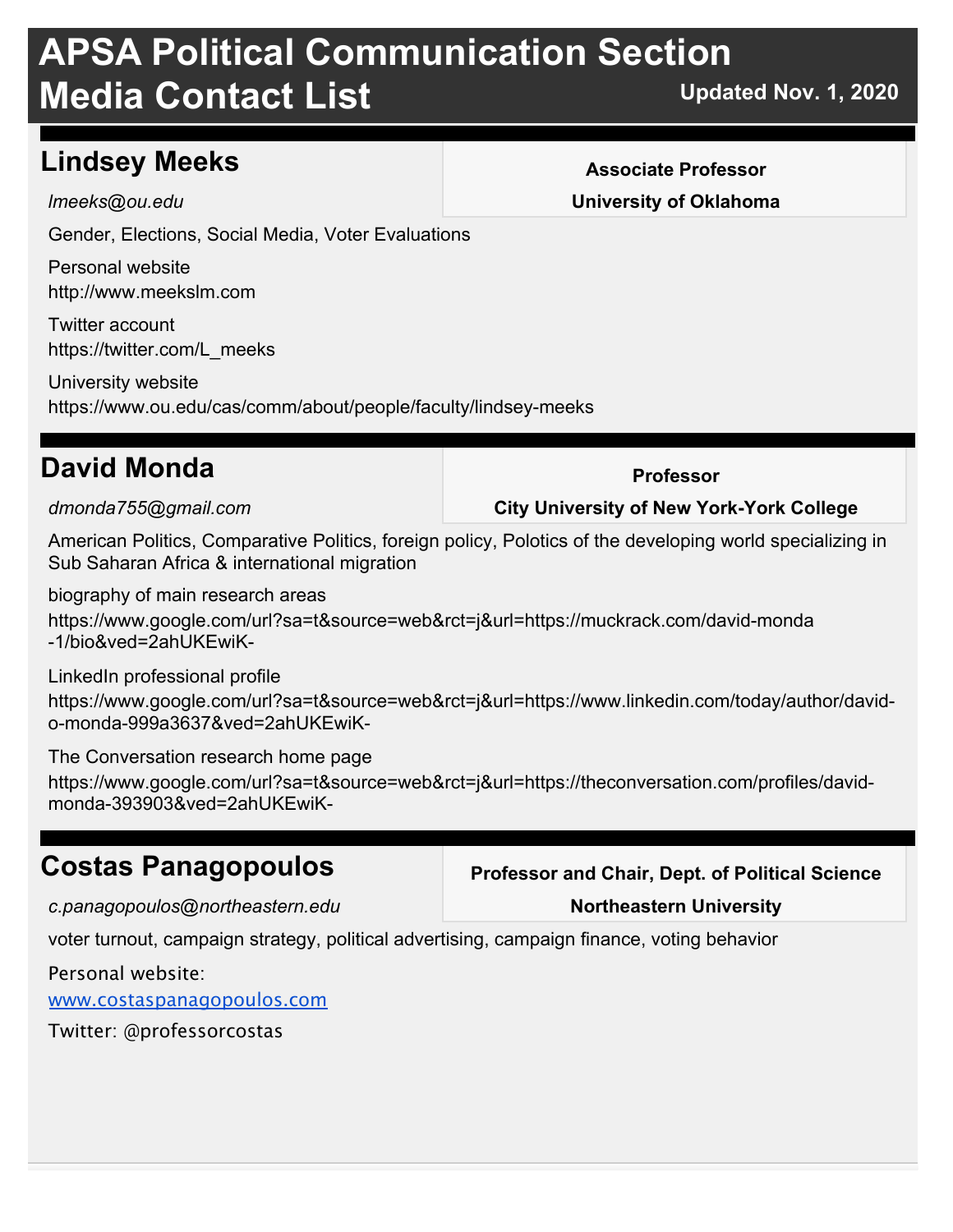## **Justin Patrick**

student government, student movements https://www.linkedin.com/in/justincmpatrick/ LinkedIn Profile *justin.c.m.patrick@gmail.com*

https://www.researchgate.net/profile/Justin\_Patrick ResearchGate Profile

## **Matthew Placek**

*mplacek@uscupstate.edu*

social media, democracy, Central and Eastern Europe, Russia

 $C<sub>V</sub>$ 

https://www.dropbox.com/s/56ny901hu07scrq/Matt%20Placek%20CV.pdf?dl=0

## **Joshua Scacco**

*jscacco@usf.edu*

Presidential communication, campaigns, digital news, journalism

https://www.usf.edu/arts-sciences/departments/communication/people/faculty/jscacco.aspx USF Webpage

## **James Stanyer**

*j.stanyer@lboro.ac.uk*

UK politics, European elections, Comparative politics, Media and politics

https://www.lboro.ac.uk/subjects/communication-media/staff/james-stanyer/ University Webpage

## **Dominik Stecula**

*dominik.stecula (at) colostate.edu*

political communication, science communication, public opinion, polarization

http://www.stecula.com Personal website

#### **PhD Student; President of IAPSS University of Toronto**

**Assistant Professor of Political Science**

**University of South Carolina Upstate**

**Associate Professor**

**University of South Florida**

**Professor**

**Loughborough University, UK**

**Assistant Professor of Political Science**

**Colorado State University**